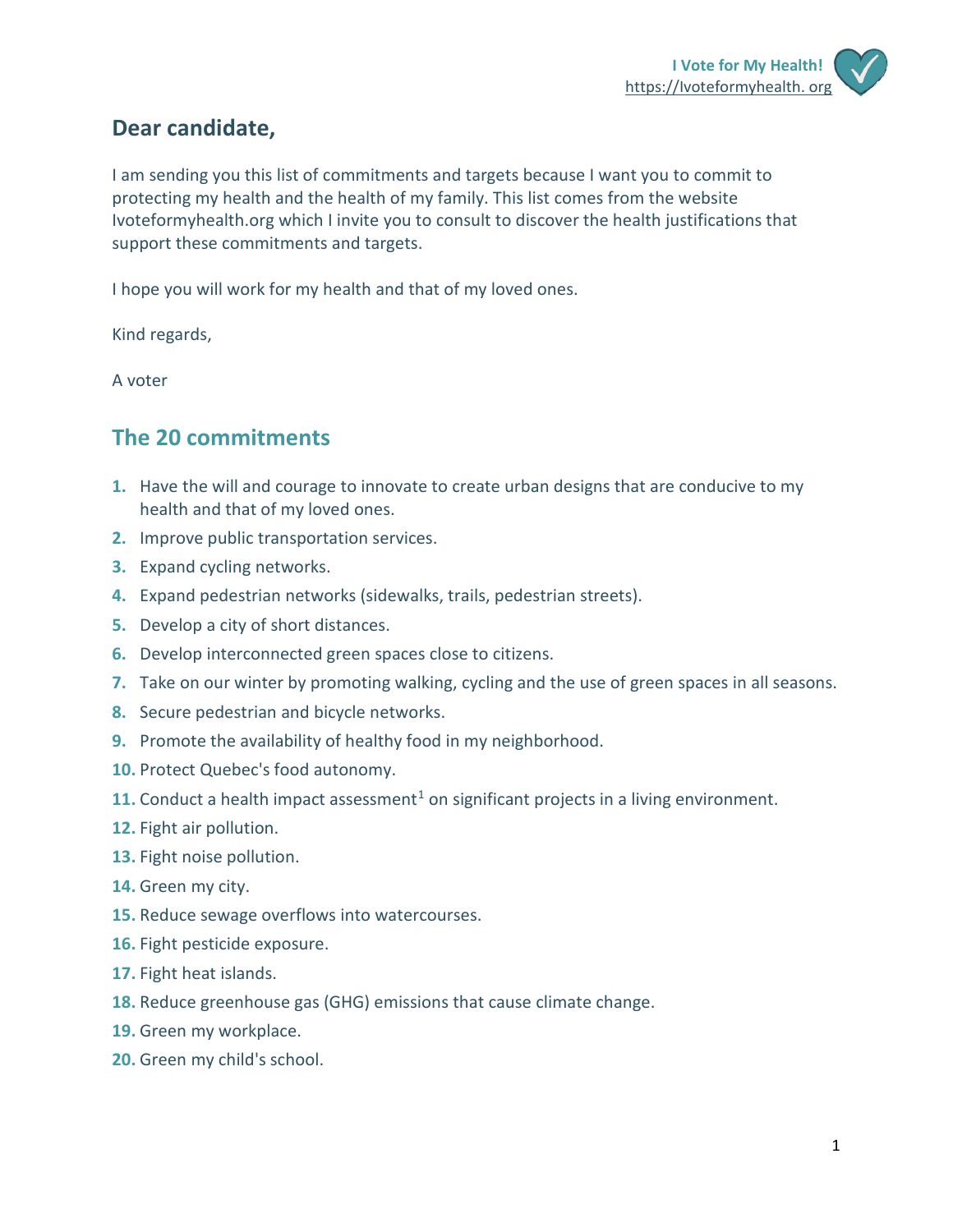# **The 52 targets**

- **1.** In urban centers, aim for every citizen to live within 500 m of a transit stop. [2](#page-3-1)
- **2.** In urban centers, aim for two-thirds of urban trips to be made by walking, cycling or public transit by 2040, as in Vancouver.<sup>[3](#page-3-2)</sup>
- **3.** Provide quality urban and regional public transit service by requiring a one cent per liter gasoline contribution from motorists. [4](#page-3-3)
- **4.** Aim for every citizen to live within 300 m of a bike path, as in Barcelona. [5](#page-3-4)
- **5.** Provide comfortable and attractive bicycle routes, including trees, shelters, street furniture, public restrooms, water fountains, etc., and map restrooms and water fountains. [6](#page-3-5)
- **6.** Aim to have a pedestrian route (sidewalk or marked pedestrian space) in front of every residence in the urban environment. [7](#page-3-6) [8](#page-3-7)
- **7.** Improve the comfort and attractiveness of pedestrian routes by providing trees, shelters, street furniture, public toilets, water fountains, dog waste dispensers, etc., and map out locations of toilets and water fountains. <sup>[9](#page-3-8)</sup>
- **8.** In urban centers, aim for all citizens to reside in a neighborhood with a Walk Score (www.walkscore.com) of at least 70 out of 100. [10](#page-3-9)
- **9.** Aim for every citizen to live within 300 m of at least 0.5 to 1 hectare of green space. <sup>[11](#page-3-10)</sup>
- **10.** Aim to have at least 12% of the land within the urbanized area and at least 17% of the total land area protected as natural areas by 2030.<sup>[12](#page-3-11)</sup>
- **11.** Aim to have all-natural areas, green spaces and waterfront parks interconnected by naturalized corridors, the simplest expression of which would be tree-lined streets.
- **12.** Aim to substantially increase public access to lakes and rivers for waterfront cities.
- **13.** Clear snow and maintain all sidewalks, pedestrian links, bike paths, park trails and street furniture clear of snow and ice during the winter months.
- **14.** Keep public washrooms open during the winter months.
- **15.** Achieve Vision Zero (road deaths and serious injuries). <sup>[13](#page-3-12)</sup>
- **16.** Construct automobile lanes no wider than 3 m in urban areas on streets with an annual average daily traffic flow of less than  $12,000$  vehicles.  $14$
- **17.** Provide curb extensions at intersections and tree canopy at accident-prone locations.
- **18.** Reduce the speed limit in residential neighborhoods to 30 km/hr. <sup>[15](#page-4-1)</sup>
- **19.** Secure bike lanes through recognized means <sup>[16](#page-4-2)</sup> and regular maintenance.
- **20.** Plan to produce 25% of the municipality's fruit and vegetable needs within the urban perimeter, similar to Toronto. [17](#page-4-3)
- **21.** Protect all agricultural land within my municipality.
- **22.** Implement a greenbelt around my municipality to limit urban sprawl on agroforestry lands.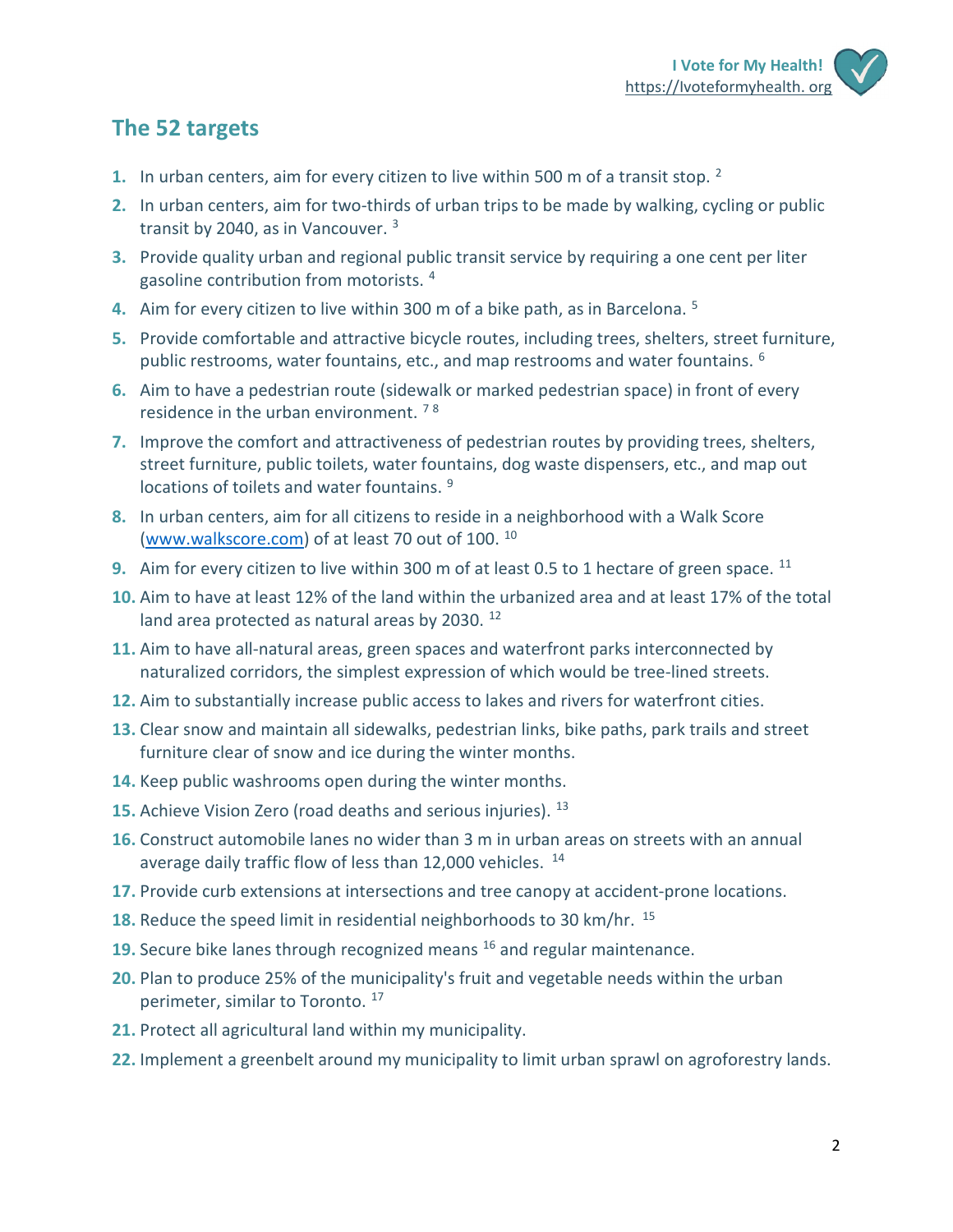- **23.** Conduct a health impact assessment for any significant project in my neighborhood such as the extension or addition of a roadway, the destruction of a green space, the massive cutting of urban trees, the installation or expansion of a polluting industry, etc.
- **24.** Choose design options that support my well-being and health and reduce health care costs.
- **25.** Inform the public about the features and benefits of healthy urban design.
- **26.** Aim for zero air pollution days in my neighborhood during the year (air pollutant levels below the Canadian Ambient Air Quality Standards 2025 of the Canadian Council of Ministers of the Environment).
- **27.** Prohibit highway construction within 300 m[18](#page-4-4) of my residence, my place of work or my children's place of study.
- **28.** Aim for an optimal canopy of at least 40% of the urbanized area following the lead of Toronto [19](#page-4-5) and the signatories of the *2020 Declaration for Resilience in Canadian Cities*. [20](#page-4-6)
- **29.** Introduce strong municipal bylaws to protect urban trees, including consideration of existing trees in defining building footprints, protective measures during construction and deterrent fines.
- **30.** Aim for zero noise pollution (noise pollution levels below the threshold levels recommended by the Institut national de santé publique du Québec).  $21$
- **31.** Adopt a Toronto-style shadow code. <sup>[22](#page-4-8)</sup>
- **32.** Adopt a sustainable stormwater management policy based primarily on green infrastructure.<sup>[23](#page-4-9)</sup>
- **33.** Fully conserve wetlands within my municipality.
- **34.** Ban the use of all chemical plant protection products throughout the urbanized area, following the example of Paris and other cities. <sup>[24](#page-4-10)</sup>
- **35.** Ban the use of all chemical plant protection products throughout the urbanized area, following the example of Paris and other cities.
- **36.** Remove any minimum number of parking spaces per dwelling unit <sup>[25](#page-4-11)</sup> from the by-law and impose a maximum number of parking spaces.
- **37.** Reduce large surface parking lots by requiring the construction of underground or multistory parking lots.
- **38.** Require the application of BNQ 3019-190 on surface parking lots.
- **39.** Mandate green or white roofs, as adopted by the City of Toronto and several Montreal boroughs, for flat or low-slope roofs. [26](#page-4-12) [27](#page-4-13)
- **40.** Aim for a reduction of at least 37.5%, and preferably a[t least 55%, i](https://ec.europa.eu/clima/policies/strategies/2030_en)n GHG emissions from 1990 levels by 2030. [28](#page-4-14)
- **41.** Aim to have all public transit and vehicles in the city electrified. [29](#page-4-15)
- **42.** Divest from fossil fuels (municipal employee pension fund, municipal investments).
- **43.** Eliminate fuel oil and other non-renewable fossil fuels as energy sources for municipal buildings.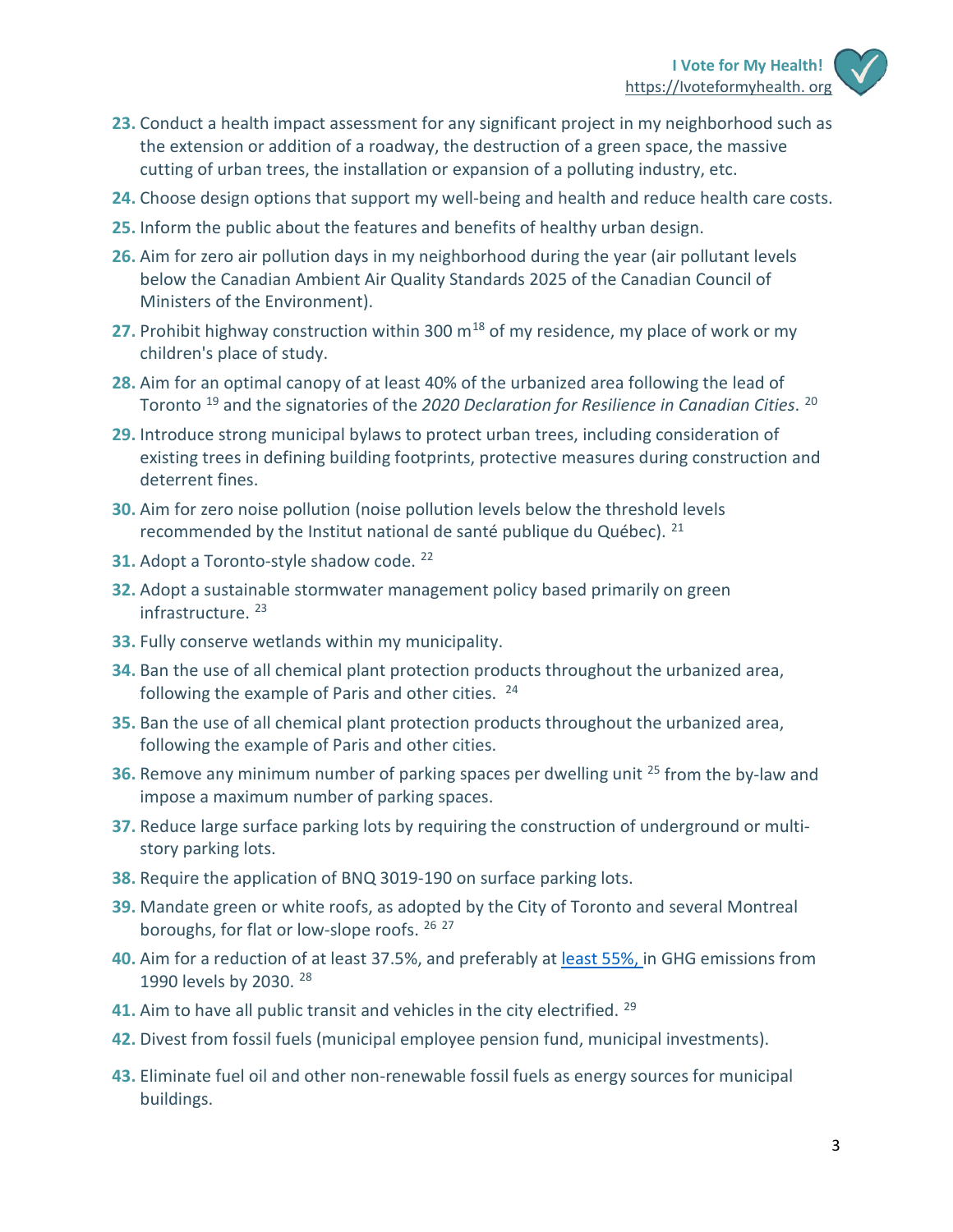- **44.** Make all new construction carbon neutral by 2030, building on the City of Vancouver's strategy. [30](#page-4-16)
- **45.** Ban lighting in public buildings, store and exhibition windows between 1:00 a.m. and 7:00 a.m., and in offices one hour after the last employee leaves, using France as a model.  $31$
- **46.** Adopt a travel management policy that promotes sustainable mobility for the municipality's employees, including a teleworking policy.
- **47.** Evaluate the feasibility of integrating renewable energy (e.g. solar, geothermal) into all new municipal building projects.
- **48.** Use urban trees to reduce heating and cooling needs of buildings. [32](#page-4-18)
- **49.** Fight overconsumption of energy by banning disposable plastic bags, charging for drinking water and waste materials, and promoting the circular economy.
- **50.** Require exterior walls with windows for all new office construction.
- **51.** Require a minimum of one tree per 200 m<sup>2</sup> of undeveloped land including outdoor parking areas for my workplace. [33](#page-4-19)
- **52.** Require a minimum of one tree per 200 m2 of undeveloped land including outdoor parking areas for my child's school. [34](#page-4-20)

#### *An initiative of*





*I Vote for My Health* is an initiative of Healthy Urbanity and the Quebec Association of Physicians for the Environment (QAPE) aimed at positioning urban planning and health issues at the heart of the next municipal elections on November 7, 2021. As a non-partisan platform, *I Vote for My Health* is an initiative that does not directly or indirectly promote or discourage the election of any candidate or candidates of any party. For more information, visit the website[: https://Ivoteformyhealth.org.](https://ivoteformyhealth.org/)

#### **References**

- <span id="page-3-0"></span><sup>1</sup> http://collectivitesviables.org/articles/l-evaluation-d-impact-sur-la-sante-
- eis.aspx#:~:text=It%20consists%20of%20a%20appr%C3%A9ciation,a%20%C3%A9team%20of%20multidisciplinary%20experts.
- <span id="page-3-1"></span><sup>2</sup> https://www150.statcan.gc.ca/n1/daily-quotidien/200602/dq200602a-eng.htm
- <span id="page-3-2"></span><sup>3</sup> https://vancouver.ca/files/cov/Transportation\_2040\_Plan\_as\_adopted\_by\_Council.pdf

- bc615659e8fc4a500330d1cdb3435930
- <span id="page-3-4"></span><sup>5</sup> https://www.barcelona.cat/mobilitat/en/news-and-documents/news/mes-carril-bici-per-a-una-mobilitat-sostenible\_542161
- <span id="page-3-5"></span><sup>6</sup> https://centdegres.ca/magazine/alimentation/municipalites-8-pistes-daction-encourager-vos-citoyens-a-boire-de-leau/
- <span id="page-3-6"></span><sup>7</sup> https://www.stateoftheair.org/key-findings/cleanest-cities.html

<span id="page-3-9"></span><span id="page-3-8"></span><sup>9</sup> https://centdegres.ca/magazine/alimentation/municipalites-8-pistes-daction-encourager-vos-citoyens-a-boire-de-leau/ <sup>10</sup> Wasfi RA, Dasgupta K et al. Exposure to walkable neighborhoods in urban areas increases utilitarian walking: Longitudinal study of Canadians. *Journal of Transport & Health*. 2016;3(4):440-447.

<span id="page-3-10"></span><sup>11</sup> https://www.euro.who.int/ data/assets/pdf file/0010/342289/Urban-Green-Spaces\_EN\_WHO\_web3.pdf

<span id="page-3-3"></span><sup>4</sup> https://www.lesoleil.com/actualite/transport-collectif-aux-iles-et-en-gaspesie-taxe-dun-cent-sur-le-litre-dessence-

<span id="page-3-7"></span><sup>8</sup> http://pedbikesafe.org/PEDSAFE/resources\_guidelines\_sidwalkswalkways.cfm

<span id="page-3-11"></span><sup>&</sup>lt;sup>12</sup> http://www.af2r.org/wp-content/uploads/2013/11/2013-10-07\_ToileVerte\_Charte.pdf

<span id="page-3-12"></span><sup>13</sup> https://www.securite-routiere-az.fr/v/vision-zero-accident/